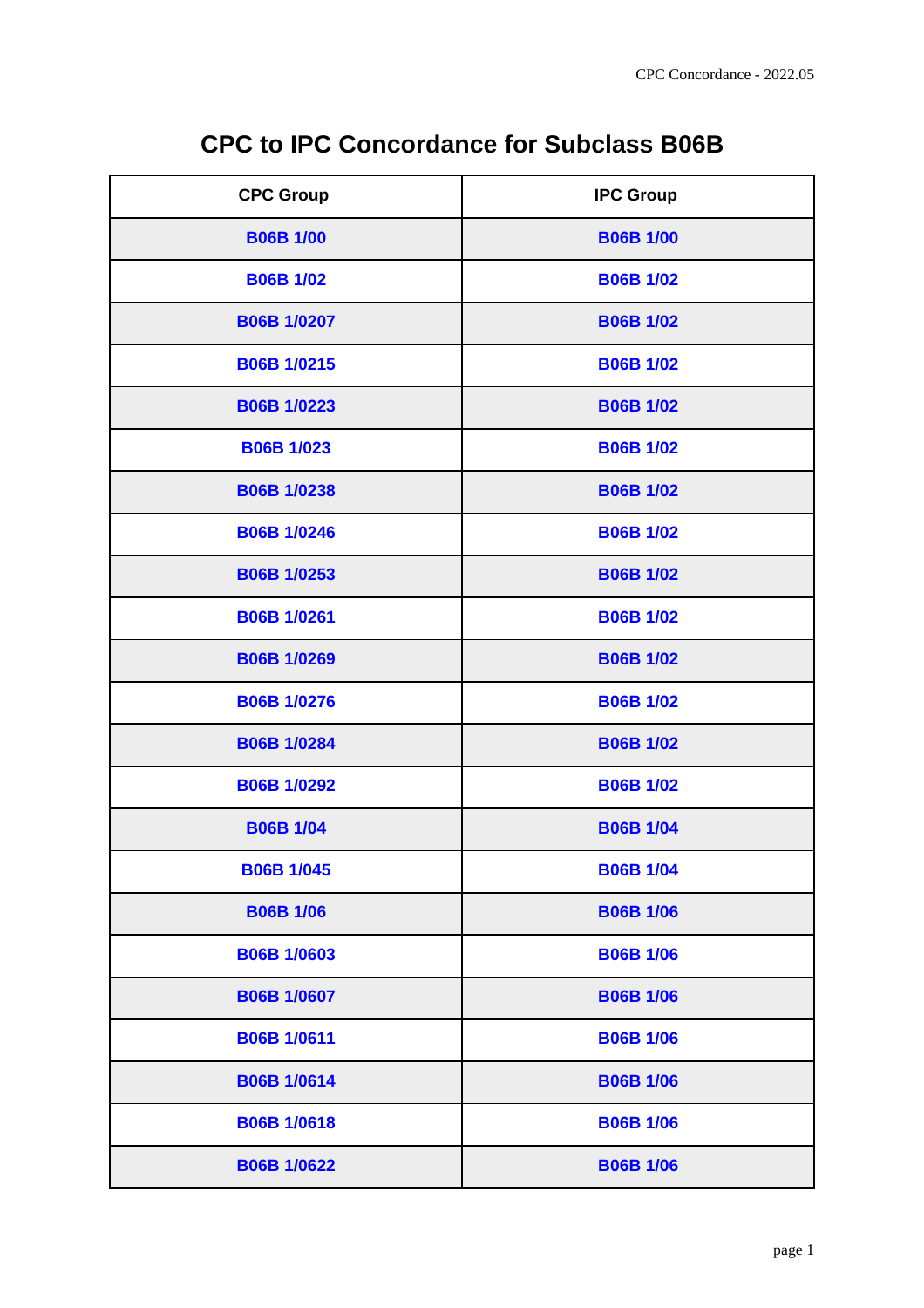| <b>CPC Group</b>   | <b>IPC Group</b> |
|--------------------|------------------|
| <b>B06B 1/0625</b> | <b>B06B 1/06</b> |
| <b>B06B 1/0629</b> | <b>B06B 1/06</b> |
| <b>B06B 1/0633</b> | <b>B06B 1/06</b> |
| <b>B06B 1/0637</b> | <b>B06B 1/06</b> |
| <b>B06B 1/064</b>  | <b>B06B 1/06</b> |
| <b>B06B 1/0644</b> | <b>B06B 1/06</b> |
| <b>B06B 1/0648</b> | <b>B06B 1/06</b> |
| <b>B06B 1/0651</b> | <b>B06B 1/06</b> |
| <b>B06B 1/0655</b> | <b>B06B 1/06</b> |
| <b>B06B 1/0659</b> | <b>B06B 1/06</b> |
| <b>B06B 1/0662</b> | <b>B06B 1/06</b> |
| <b>B06B 1/0666</b> | <b>B06B 1/06</b> |
| <b>B06B 1/067</b>  | <b>B06B 1/06</b> |
| <b>B06B 1/0674</b> | <b>B06B 1/06</b> |
| <b>B06B 1/0677</b> | <b>B06B 1/06</b> |
| <b>B06B 1/0681</b> | <b>B06B 1/06</b> |
| <b>B06B 1/0685</b> | <b>B06B 1/06</b> |
| <b>B06B 1/0688</b> | <b>B06B 1/06</b> |
| <b>B06B 1/0692</b> | <b>B06B 1/06</b> |
| <b>B06B 1/0696</b> | <b>B06B 1/06</b> |
| <b>B06B 1/08</b>   | <b>B06B 1/08</b> |
| <b>B06B 1/085</b>  | <b>B06B 1/08</b> |
| <b>B06B 1/10</b>   | <b>B06B 1/10</b> |
| <b>B06B 1/12</b>   | <b>B06B 1/12</b> |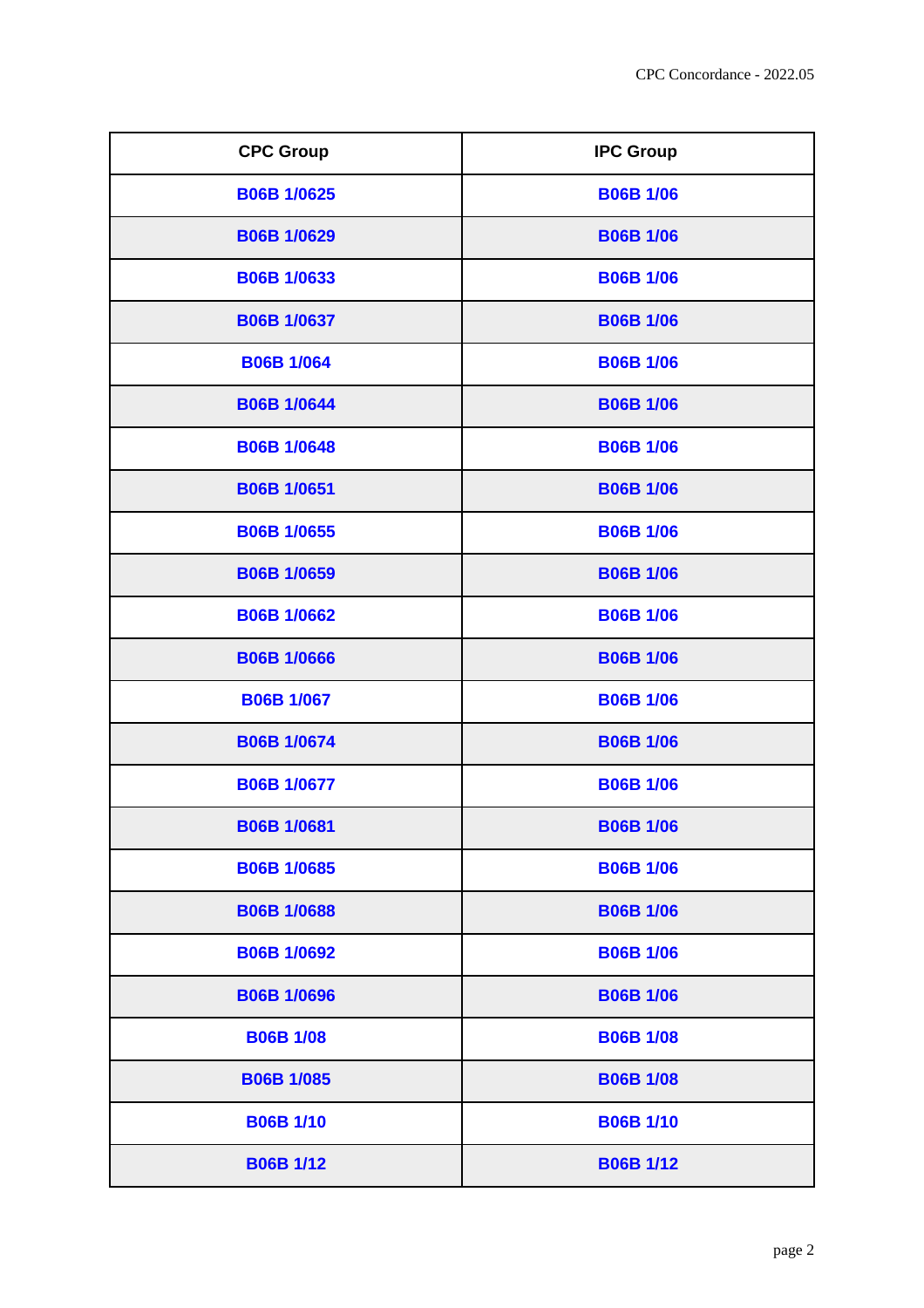| <b>CPC Group</b>    | <b>IPC Group</b> |
|---------------------|------------------|
| <b>B06B 1/14</b>    | <b>B06B 1/14</b> |
| <b>B06B 1/16</b>    | <b>B06B 1/16</b> |
| <b>B06B 1/161</b>   | <b>B06B 1/16</b> |
| <b>B06B 1/162</b>   | <b>B06B 1/16</b> |
| <b>B06B 1/163</b>   | <b>B06B 1/16</b> |
| <b>B06B 1/164</b>   | <b>B06B 1/16</b> |
| <b>B06B 1/165</b>   | <b>B06B 1/16</b> |
| <b>B06B 1/166</b>   | <b>B06B 1/16</b> |
| <b>B06B 1/167</b>   | <b>B06B 1/16</b> |
| <b>B06B 1/168</b>   | <b>B06B 1/16</b> |
| <b>B06B 1/18</b>    | <b>B06B 1/18</b> |
| <b>B06B 1/183</b>   | <b>B06B 1/18</b> |
| <b>B06B 1/186</b>   | <b>B06B 1/18</b> |
| <b>B06B 1/20</b>    | <b>B06B 1/20</b> |
| <b>B06B 3/00</b>    | <b>B06B 3/00</b> |
| <b>B06B 3/02</b>    | <b>B06B 3/02</b> |
| <b>B06B 3/04</b>    | <b>B06B 3/04</b> |
| <b>B06B 2201/00</b> |                  |
| <b>B06B 2201/20</b> |                  |
| B06B 2201/30        |                  |
| <b>B06B 2201/40</b> |                  |
| <b>B06B 2201/50</b> |                  |
| <b>B06B 2201/51</b> |                  |
| <b>B06B 2201/52</b> |                  |